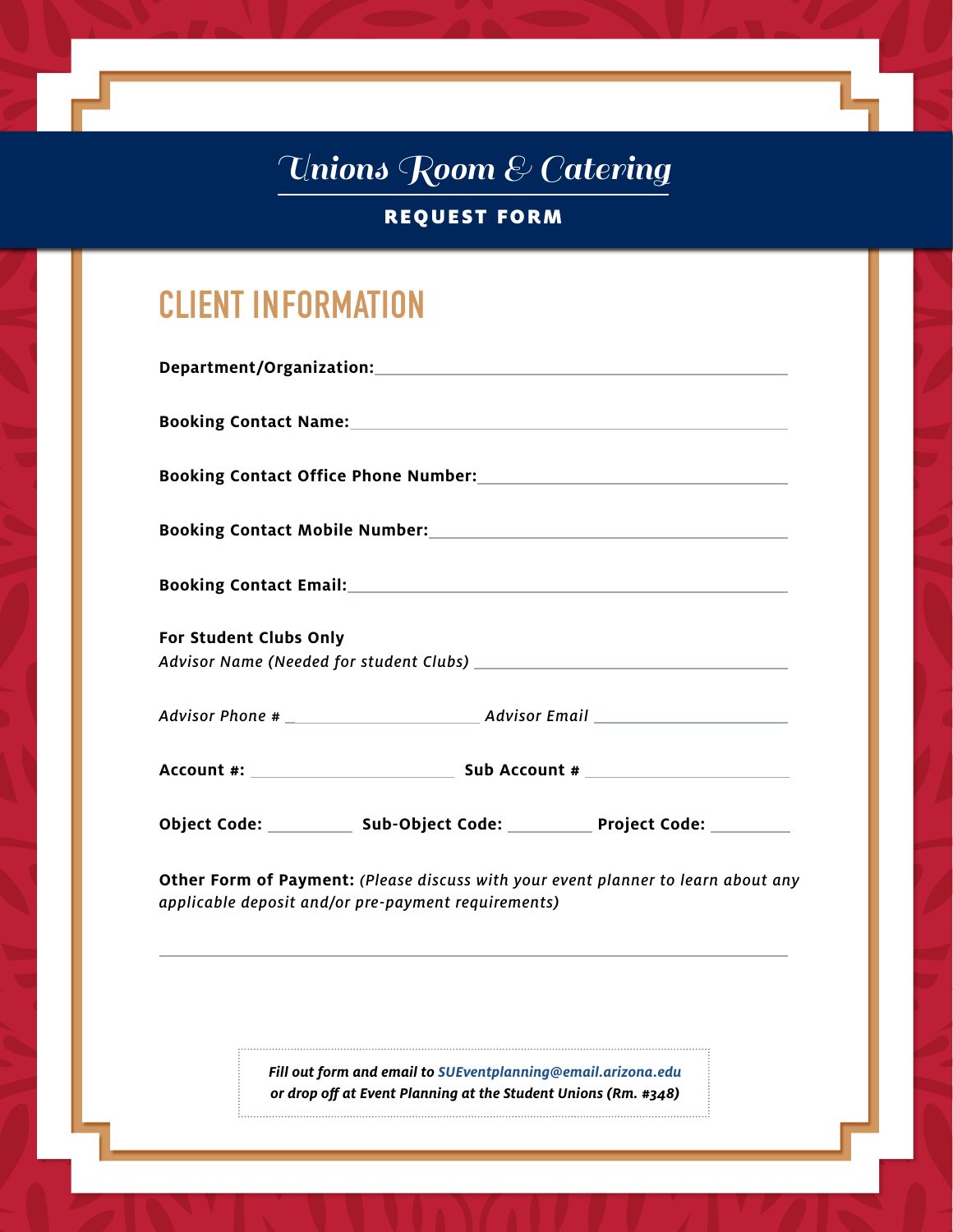REQUEST FORM

## **EVENT INFORMATION**

| <b>Event Name:</b> |                                               |
|--------------------|-----------------------------------------------|
| # of Attendees:    |                                               |
| Event Date(s):     | Recurring Event? $\bigcirc$ YES $\bigcirc$ NO |

**PREFERRED AND ALTERNATE EVENT DATE(S), PLEASE LIST THEM ALL:** 

**On-Site Contact & Mobile Phone Number:** 

**Event Location/Building Name:** 

**Event/Building Address:** *(Include Rm #)*

**Food and Beverage Service Time:** 

**Food and Beverage End Time:** 

*Fill out form and email to SUEventplanning@email.arizona.edu or drop off at Event Planning at the Student Unions (Rm. #348)*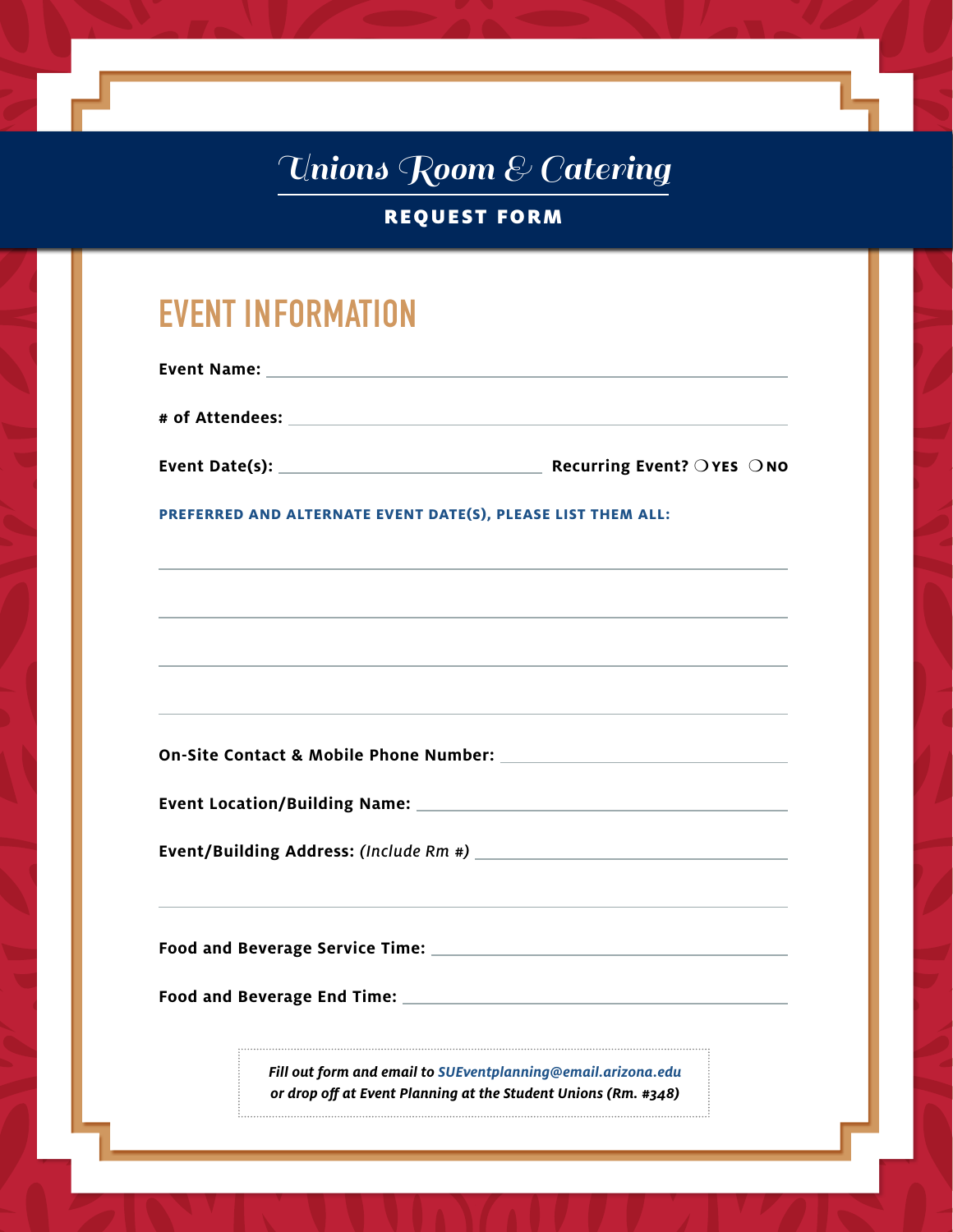### REQUEST FORM

#### **Requested Food and Beverage Items:** *(Select Best Option)*

❍ *I would like to order* 

❍ *I do not know yet*

❍ *This order includes multiple service days, please contact me or see attached* 

**Allergy and/or Dietary Restrictions:** *(List If Applicable)*

#### **Service ware Selection:**

❍ *Plastic* ❍ *Upgraded Plastic (\$2 per person)* 

❍ *China (add \$3 per person)* ❍ *Compostable (add \$2 per person)*

*Fill out form and email to SUEventplanning@email.arizona.edu or drop off at Event Planning at the Student Unions (Rm. #348)*